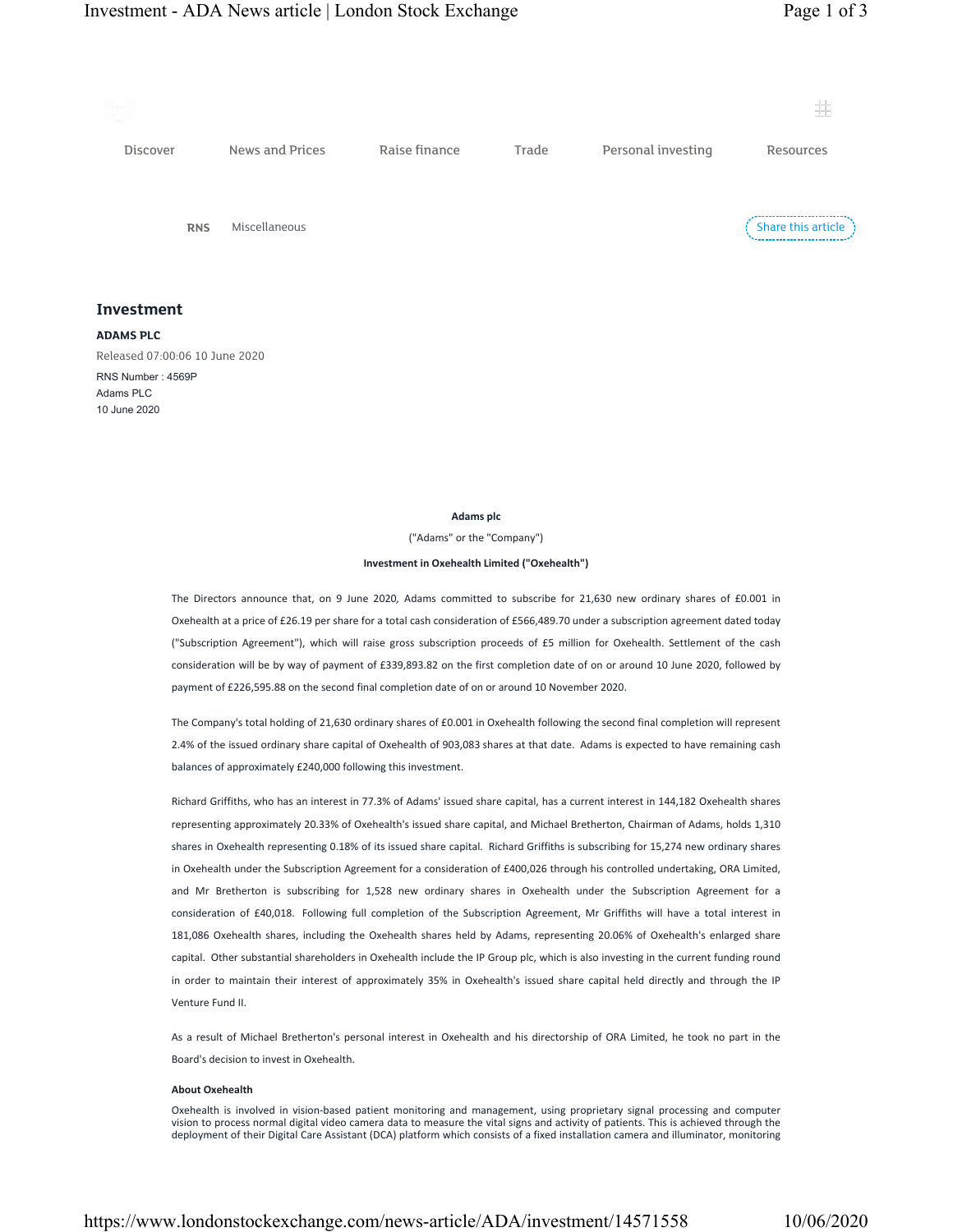井

screens and software modules including the Vital Signs module, a Class IIa medical device cleared in Europe which represents a global first for a software. The platform enables clinicians to take non-contact cardiorespiratory measurements of patients' pulse and breathing rate, generates alerts to potentially risky activity and reports on patients' vital signs and behaviour, all without the clinician entering the patient's room.

The system podicys ameasurables benefits in parlemating instinctions to improve die safety of pooth opatients and regering carers. Since play DiscoverThe system **\@f@**g ama@amables bene its inRhalbinginging to improye<sub>a</sub>lthe safety of plothsopalients,@eplingrers. Since ite sources<br>commercialisation in 2018, the DCA been deployed into a number of different mark settings, Primary Care settings, Care Home, and Custodial facilities in both the UK and now in Sweden. Since launch, the DCA has achieved significant traction, being deployed in 30% of all NHS England Mental Health Trusts.

These partners have seen improvements in safety, quality and efficiency, with recent data\* demonstrating:

- · 48% reduction in falls in dementia facility
- · 68% reduction in A&E visits from the dementia facility
- · 49% reduction in emergency service visits
- · 71% reduction in spend on enhanced observations

Recently, Oxehealth has reported that clinicians have made increasing use of the Oxehealth Service when caring for patients with COVID-19, both in Mental Health and also in Primary Care settings (General Practitioner COVID-19 Triage Hubs), due to its ability to limit clinician to patient contact whilst helping to maintain patient safety remotely.

With non-contact monitoring becoming increasingly important and clinically relevant, Oxehealth plans to further expand into Europe and North America.

The last filed accounts for Oxehealth are for the year ended 31 December 2018 and include a loss after tax of approximately £2.8 million, reflecting the continued significant investment in development and marketing in that year.

Barney Quinn, Chairman of Oxehealth, commented: "We would like to thank Adams Plc for contributing to the current successful funding round. The investment shows the faith in the Oxehealth Digital Care Assistant and the measurable benefits it brings to patients, clinicians and managing healthcare budgets. The investment funds will help Oxehealth on its continued expansion in the UK and internationally."

Further information on Oxehealth is available on the Oxehealth website www.oxehealth.com.

Certain information contained in this announcement would have been deemed inside information for the purposes of Article 7 of Regulation (EU) No 596/2014 until the release of this announcement.

\*Source data published in early 2020 by Coventry & Warwickshire Partnership NHS Trust with support from Oxehealth following an 8 month clinical study on the impact of using the Digital Care Assistant (DCA) on their dementia wards.

| <b>Enquiries:</b> |  |
|-------------------|--|
|                   |  |
|                   |  |

Adams plc

Mike Bretherton Tel: +44 1534 719 761

Nomad

Cairn Financial Advisers LLP